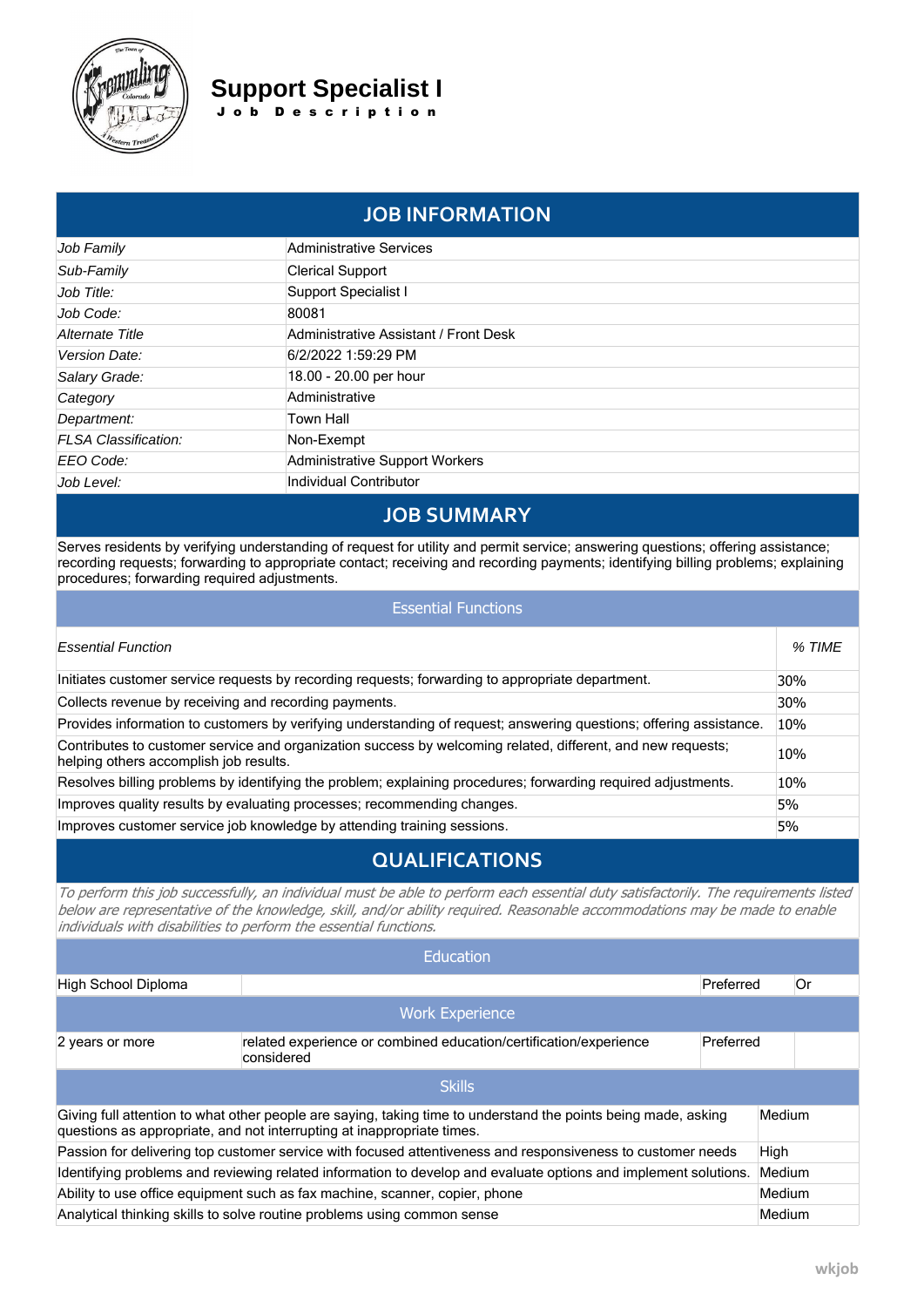### **Skills**

Demonstrated ability to work independently to accomplish required work to completion within the required timeframe

**Medium** 

# **PHYSICAL DEMANDS/WORKING CONDITIONS**

| <b>Physical Demands</b>   |           |             |              |                |                           |        |
|---------------------------|-----------|-------------|--------------|----------------|---------------------------|--------|
| <b>Physical Demand</b>    | <b>NA</b> | Rarely      | Occasionally | Frequently     | Constantly                | Weight |
| Reading                   |           |             |              |                | X                         |        |
| Carrying                  |           |             | X            |                |                           | 20 lbs |
| <b>Climbing Stairs</b>    |           | $\mathsf X$ |              |                |                           |        |
| Crouching                 |           |             |              | $\pmb{\times}$ |                           |        |
| Grasping                  |           |             | X            |                |                           |        |
| Grip                      |           |             | X            |                |                           |        |
| Handling                  |           |             | X            |                |                           |        |
| Kneeling                  |           |             | X            |                |                           |        |
| Pinch                     |           | X           |              |                |                           |        |
| Pulling                   |           | X           |              |                |                           | 20 lbs |
| Pushing                   |           | X           |              |                |                           | 20 lbs |
| Lifting                   |           |             | X            |                |                           | 20 lbs |
| Reaching                  |           | X           |              |                |                           |        |
| Vision                    |           |             |              |                | $\boldsymbol{\mathsf{X}}$ |        |
| <b>Repetitive Motions</b> |           |             |              | X              |                           |        |
| Sitting                   |           |             |              | X              |                           |        |
| Standing                  |           |             |              | X              |                           |        |
| Walking                   |           |             |              | X              |                           |        |
| Stooping                  |           |             | Χ            |                |                           |        |

*The physical demands described here are representative of those that must be met by an employee to successfully perform the essential functions of this job. Reasonable accommodations may be made to enable individuals with disabilities to perform the essential functions*

### Working Environment

| <b>Working Condition</b>                                                                                                                                                                                                                                     | NА                                                                                         | Rarely | Occasionally | Frequently | Constantly |  |
|--------------------------------------------------------------------------------------------------------------------------------------------------------------------------------------------------------------------------------------------------------------|--------------------------------------------------------------------------------------------|--------|--------------|------------|------------|--|
| Extreme cold                                                                                                                                                                                                                                                 |                                                                                            |        | X            |            |            |  |
| Extreme heat                                                                                                                                                                                                                                                 |                                                                                            |        | X            |            |            |  |
| Humidity                                                                                                                                                                                                                                                     |                                                                                            |        | X            |            |            |  |
| Wet                                                                                                                                                                                                                                                          |                                                                                            |        | X            |            |            |  |
| Noise                                                                                                                                                                                                                                                        |                                                                                            |        | X            |            |            |  |
| <b>Hazards</b>                                                                                                                                                                                                                                               |                                                                                            |        | X            |            |            |  |
| <b>Temperature Change</b>                                                                                                                                                                                                                                    | X                                                                                          |        |              |            |            |  |
| <b>Atmospheric Conditions</b>                                                                                                                                                                                                                                | X                                                                                          |        |              |            |            |  |
| Vibration                                                                                                                                                                                                                                                    |                                                                                            |        | X            |            |            |  |
| Other                                                                                                                                                                                                                                                        | $\times$                                                                                   |        |              |            |            |  |
| Valid Driver's License Required                                                                                                                                                                                                                              |                                                                                            |        |              |            |            |  |
| Yes/No                                                                                                                                                                                                                                                       | <b>Reason for Drivers License</b>                                                          |        |              |            |            |  |
| Yes                                                                                                                                                                                                                                                          | Employee's are required to have a drivers license for operating Town equipment or vehicles |        |              |            |            |  |
| The work environment characteristics described here are representative of those an employee encounters while performing the<br>essential functions of this job. Reasonable accommodations may be made to enable individuals with disabilities to perform the |                                                                                            |        |              |            |            |  |

*essential functions.*